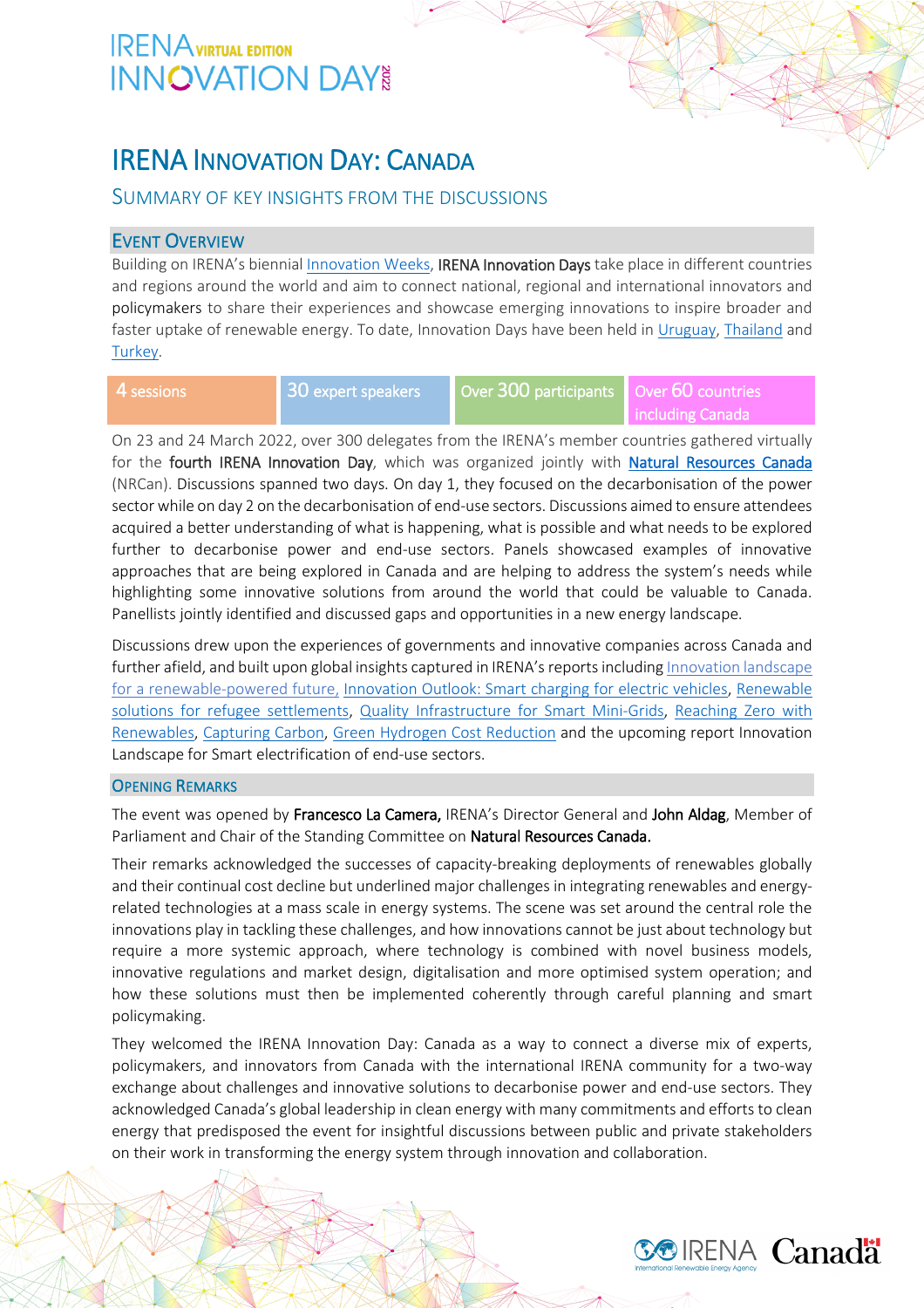### DAY 1: INNOVATIVE SOLUTIONS TO DECARBONIZE THE POWER SECTOR

### SESSION 1: MINI-GRIDS OF THE FUTURE

Renewable energy mini-grids are a form of integrated energy infrastructure with distributed energy generation resources and loads. They provide the autonomous capability to satisfy electricity demand through local generation, mainly from distributed renewable energy sources. They can be also connected to the main grid. The session explored innovative solutions in off-grid, remote areas and islands, including interconnecting mini-grids together or with the main grid to increase their resilience and reliability, allow the integration of higher shares of renewable electricity and in turn decrease costs. The panel was moderated by Dr Emanuele Taibi, IRENA's lead analyst in the Power Sector Transformation strategies team. Two scene-setting presentations opened the session:

The global perspective: Aakarshan Vaid (Associate Programme Officer, Power System Flexibility (REmap), IRENA)

- » Global installed capacity for off-grid renewable mini-grids with a high potential for grid connection amounts to 4.2 GW.
- » When connected to the main grid, mini-grids provide numerous services ranging from ancillary services, flexibility, and the integration of distributed energy resources. Benefits for consumers include improved reliability of supply, clean energy access, revenues and savings.
- » Mini-grids with assured quality can enable resilient energy systems for small islands, but require a different set of standards and codes. After Hurricane Maria in 2017, Puerto Rico developed regulations for mini-grids. The 2018 regulations identify the applicable codes and standards and define 'renewable microgrids' as those that can generate 75 % of their energy from renewable energy resources.
- » In refugee settlements, mini-grids are key to increasing the use of renewable and providing reliable access to clean electricity. The solutions that provide various benefits include solar lighting kits, solar home systems, mini-grids with solar PV and battery storage, solar water pumping and gridconnected renewables.
- » A lack of energy data is a major obstacle to more effective planning and operation of renewable minigrids. Cost-efficient, easily available energy loggers are crucial to properly measure renewable energy systems' performance. Data on household income is equally important in shaping marketbased cash assistance and scaling up the energy supply for communities relying on mini-grids.
- » Considerable synergies can be gained from international collaboration. Such collaborations can be between the public and private sectors and specialised agencies.

Canadian perspective: Kathleen Lombardi (Science and Technology Advisor, NRCan)

- » Almost 300 remote communities and industrial sites across Canada are not connected to the North American grid. These communities rely entirely on diesel for heat and electricity generation. Twothirds are Indigenous communities.
- » The integration of renewables into mini-grids is key and requires a holistic approach with adequate policy support. Successful integration of renewables requires all stakeholders included in decision making with assumed roles: communities as co-decision makers and project leaders, utility companies purchasing and providing reliable power, regulators setting policies and overseeing energy pricing and local and federal governments managing natural resources and providing funding.

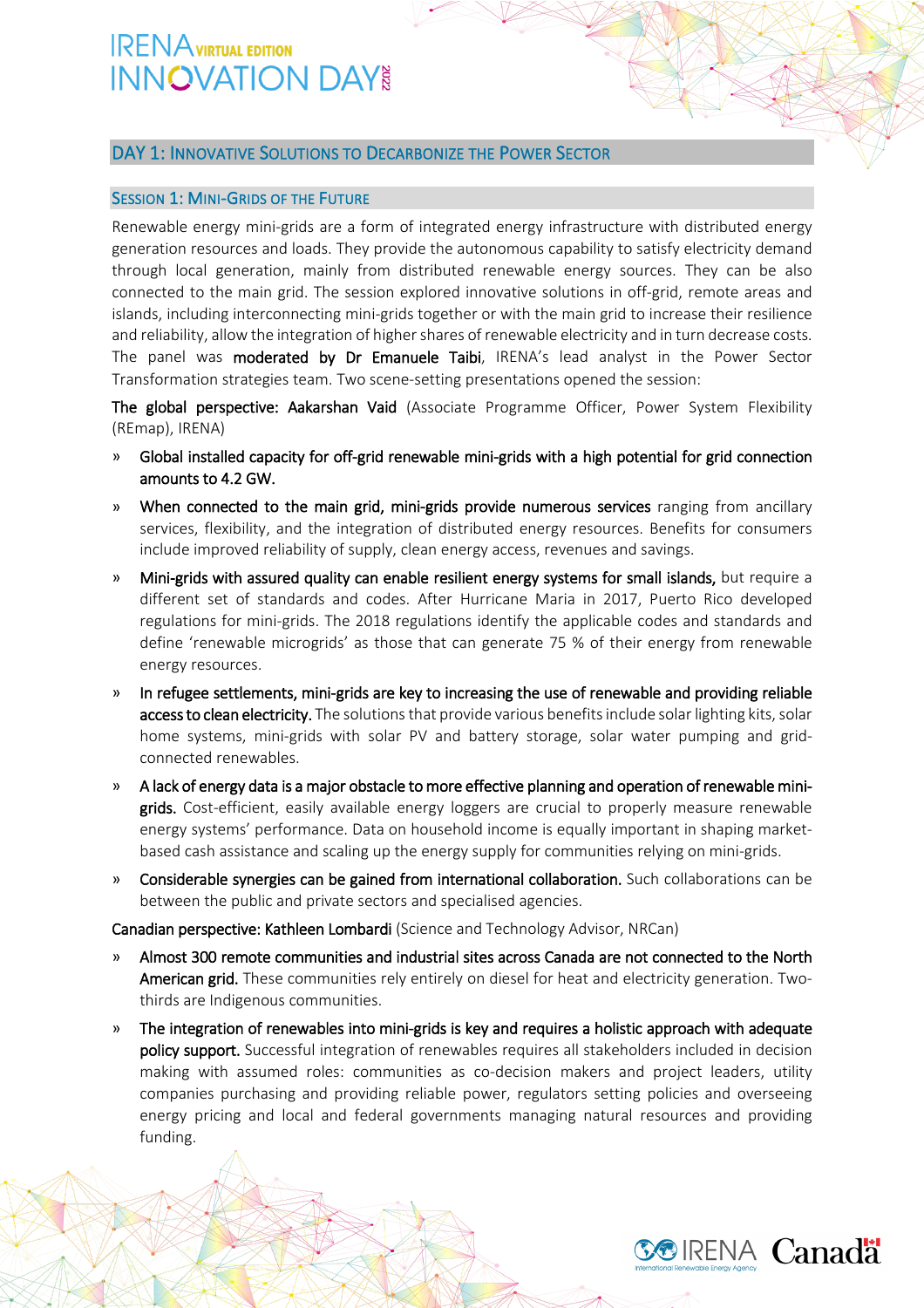» Community ownership of renewable energy assets is critical in generating long-term economic benefits through revenue and employment and promoting energy sovereignty. Community leadership models can enable innovative ownership and business models for such projects.

The following panellists joined the discussion:

- Shane André, Director of Energy Branch, Yukon Government
- Peter Kirby, President and CEO of Taku River Tlingit Corporations
- **Louise Mathu**, Lead consultant of Gennis Consulting
- Tammy Riel, Director of Three Nations Energy

- » Renewable-based mini-grids in remote communities offer multiple benefits including lower volatility vis-a-vis fossil fuel prices, diminished diesel dependence, higher resiliency of power systems and improved affordability.
- » The roles of energy actors have changed. The role of utilities changed from being a sole energy provider to becoming a backbone of the system and enabler. New players traditionally not consulted for energy matters, such as communities, are becoming parts of new partnerships.
- » Mini-grids can foster community empowerment & self-sufficiency while providing opportunities for skill development and creating local jobs. Consumers are empowered through their involvement in energy production, with several examples from the Yukon northern community, Taku River Tlingit Projects and Fort Chipewyan community.
	- Taku River Tlingit First Nation's renewable energy projects provide long-term revenue and allow the development and promotion of sustainable resource management, GHG reductions and affordable energy. This results in self-sufficiency and improved and reliable energy access with opportunities for skill development.
	- By owning a solar farm, Fort Chipewyan has provided economic opportunities and built knowledge about renewable energy. The partnership has led to several memorandums of understanding leading to more partnerships with ATCO Group (a group of Canadian Utility companies) and other groups. This enables the development of new innovative solutions to old problems as well as the opportunity to enjoy enhanced socio-economic benefits including training for the local communities.
- » Technology innovation is a key enabler for a rapid expansion of electricity access in remote communities. Micro-hydropower systems, solar PV systems, energy storage technologies and digital technologies are defined as key areas of development. Energy storage technologies provide the required flexibility. Digital technologies such as remote monitoring of local mini-grids provide a great benefit in terms of safety, security and lower operating costs.
- » Mini-grid applications can help integrate higher shares of renewables into the grid but require a holistic approach to innovation and an adequate policy framework to succeed. Far-reaching innovations in clean energy technologies must be accompanied by innovations in regulations and a strong engagement between public authorities, local communities and the private sector. Successful cases in Canada and Africa where innovative regulation allowing mini-grids to become electricity providers unlocked innovative business models with IPPs and PPAs combined with Community Ownership models.
- » International collaboration and exchange of best practices is an important catalyst in scaling-up renewable solutions for energy access globally. Such collaboration is needed between countries and regions across the world.

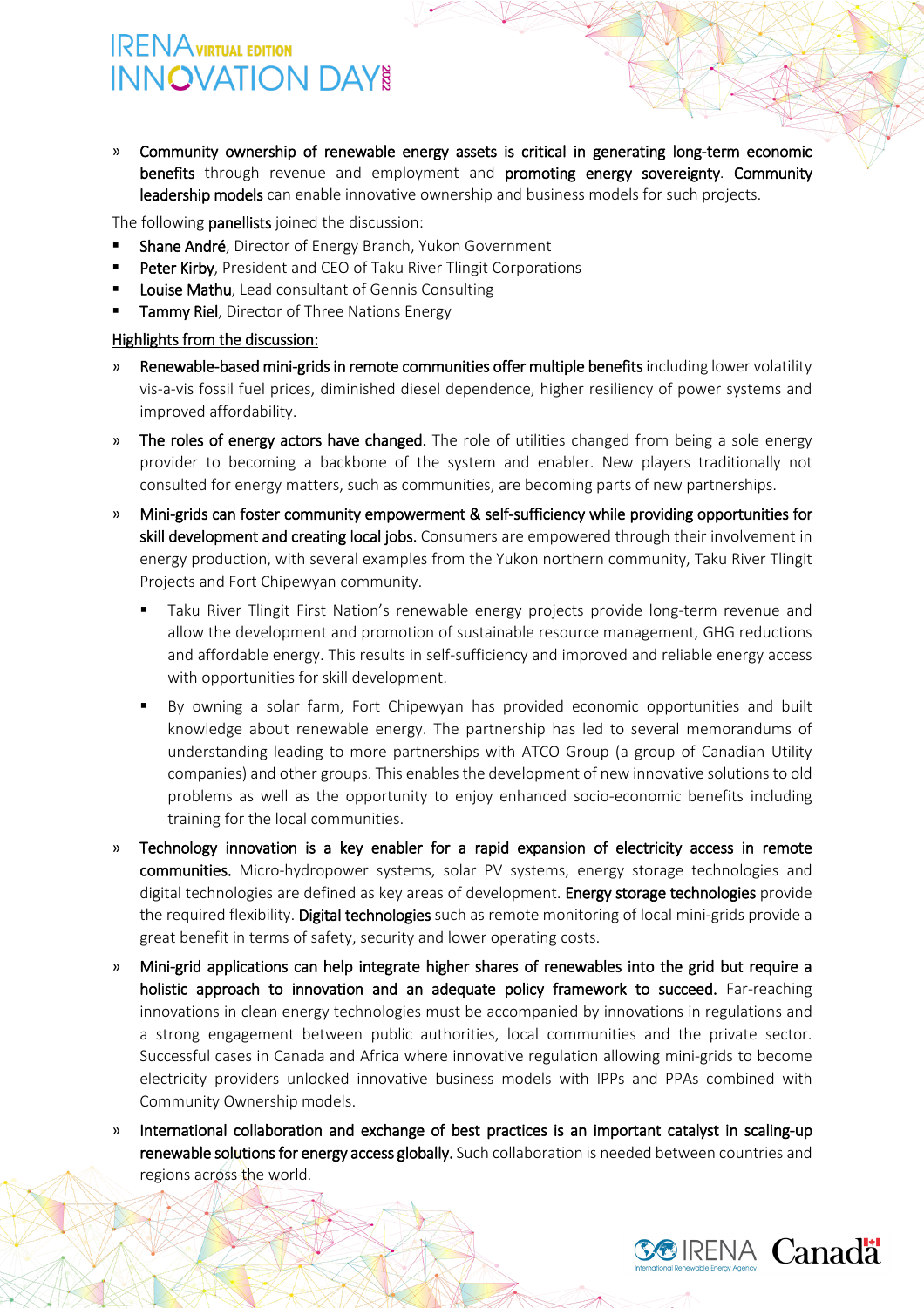#### SESSION 2: INNOVATIVE HYDROPOWER SOLUTIONS FOR A CLEAN, RELIABLE AND FLEXIBLE GRID

Hydropower is a cost-effective electricity source. It offers high efficiency, operational flexibility and low operating and generation costs. As one of the oldest and largest sources of renewable energy, hydropower is a mature and extremely flexible electricity generation technology while being continually renewable, owing to the recurring nature of the hydrologic cycle. Discussions in this session explored the innovative solutions in hydropower and pumped storage hydropower (PSH) to maximise its contribution to the grid, integrate and balance higher shares of variable renewables by offering a unique range of system services including provision of inertia, operation reserves, load following and time-shifting to long-duration storage. The panel was **moderated by Roland Roesch**, Deputy Director of IRENA's Innovation and Technology Centre. The session was opened with two scene-setting presentations:

The global perspective: Carlos Ruiz (Associate Programme Officer, Renewable Technology, IRENA)

- » To get to net-zero by 2050, conventional and pumped storage hydropower capacity must more than double. Currently, around 1.3 TW of hydropower is in place, which grew by 70% in the past 20 years. Compared to the growth of solar (440x) or wind (15x), growth in hydropower is small.
- Not all new capacity has to come from new hydropower projects. Some capacity will come from retrofits and refurbishments which offer the opportunity to innovate, introduce new technologies and modernize plants in a way that fits today's power system. Any new projects should be developed under transparent sustainability criteria.
- » With the higher shares of variable renewable, the role of hydropower has changed from being a source of baseload generation to being used as **peaking capacity and a source of ancillary services**.
- » A large investment is needed and this will only be possible if policies and markets that appropriately value the wide range of hydro services are put in place. Under 1.5°C scenario, around USD 85 billion per year investment is needed for conventional hydropower, and almost USD 9 billion per year investment is needed for pumped storage hydropower.
- » To address and discuss these issues with its member countries and interested stakeholders, IRENA has established the Collaborative Framework on Hydropower. As a key country in this Collaborative Framework, Canada shares their best practices and challenges and encourages other countries to follow this suit.

The Canadian perspective: Thomas Levy (Senior Science and Technology Advisor, NRCan)

- » Hydropower plays a key role in power generation in Canada representing 60% of total generation and in some provinces over 90%. Small hydro (<50MW) represents around 5%. Globally, Canada is the 3<sup>rd</sup> largest hydropower producer.
- » With an increase of variable renewables in the power system, the value of hydropower will be in providing system flexibility including across regional grids. For example, Minnesota Power reached 50% renewables in 2021 with Canadian hydropower. Hydropower will play a decarbonisation role and in providing flexibility in grids of Eastern Canada through Natural Resource Canada's project Atlantic Regional Transmission Loop.
- » To further explore the value of hydropower flexibility across North American countries and regions, Natural Resources Canada and the U.S. Department of Energy launched the NARIS (North American Renewable Integration Study) project. The project focuses on the modernisation of grid operation, and directly identified the role of hydropower. According to the outcomes of the study, hydropower flexibility could bring multiple benefits in terms of annual operation cost reduction of up to USD 2.3 billion, renewable generation curtailment reduction, mitigation of emissions from thermal generation and emissions from the power system by a further 1.3%.

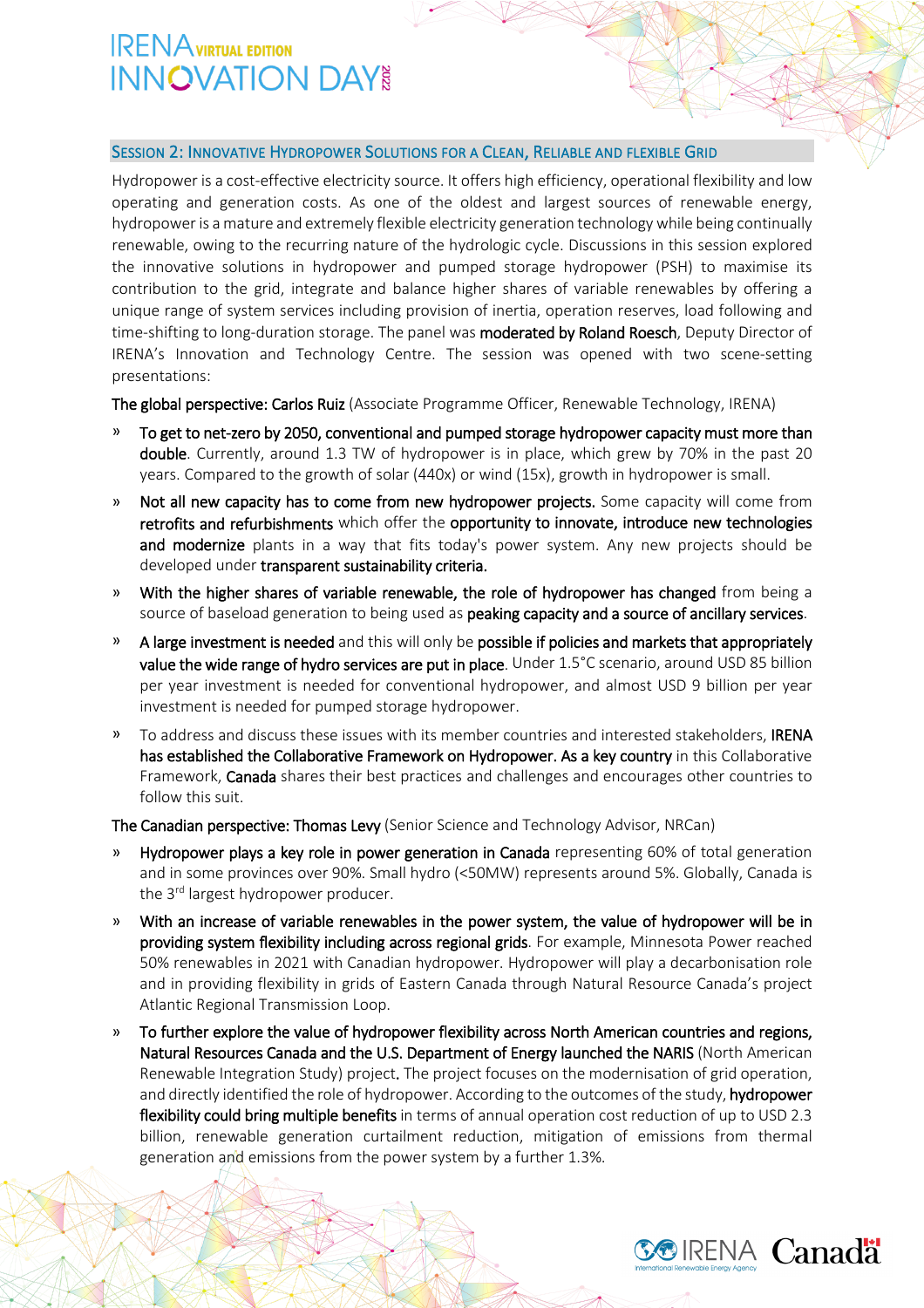The following **panellists** joined the discussion:

- Viviane Aubin, Engineer, Hydro-Québec
- André Dagenais, Network Planning Engineer, Hydro-Québec
- Chelsea Donelon, Manager Energy Innovation, TransAlta
- Rebecca Ellis, Energy Policy Manager, International Hydropower Association
- David Havard, Head of Product Marketing, General Electric Renewable Energy

- » Conventional and pumped storage hydropower offer cost-effective and highly efficient energy supply, capacity and flexibility services that are critical for the integration of higher shares of variable renewables and the overall energy transition. These include ancillary services, the ability to quickly respond to demand loads, enabling renewable energy integration, providing storage and reducing overall system costs. Its services are becoming increasingly valuable and vast amounts of new hydro capacity will be needed by 2050 to meet decarbonisation targets.
- » The increase in value is currently not being reflected in the market in many cases, making it clear that innovative policies, business models and market mechanisms that appropriately reward the full range of hydropower services are a priority.
- » Increasing shares of variable renewables are bringing changes to power system dynamics, affecting the role of hydropower assets, requiring more frequent operation start-ups and shutdowns and a wider operational range. Technology is advancing rapidly to mitigate possible negative effects with new operating regimes as most of the hydropower assets were not designed to operate under these dynamic conditions. The use of big data and wider deployment of digital technologies can support new turbines to operate under these demanding operational conditions and pave the way for improvements also in terms of sustainability. GE Renewables presented a case study where they managed to expand the operating range of a PSH plant without the need for new equipment, through new sensory and simulation technologies.
- » Canada has vast amounts of hydropower resources, yet some of the flexibility challenges are occurring in provinces that are aiming to phase out fossil fuel-based power plants with limited hydropower assets and/or inadequate grid interconnections. Innovative projects such as WaterCharger Battery Storage Project, developed by TransAlta in Alberta, maximize the flexibility provision potential which is essential. Hydro-Québec aims to have its grids transmit hydroelectricity's flexibility to neighbouring jurisdictions. Their priorities include ways to maximize grid capacity, integrate variable renewables, finance new infrastructure, plan for evolving transmission needs, including time-dependent issues, and allow for vertical planning optimisation for all transmission grid users with new technology management strategies. This highlights the importance of regional integration and increased interconnection, and raises the issue of identifying innovative ways to finance the grid expansion needed to accommodate increased variable and distributed energy resources.
- » Pumped storage hydropowershould be considered a key enabler of the energy transition as a proven energy storage technology. It has the potential to offer grid services, which will be increasingly important with the phasing out of fossil fuel generation. The Pumped Storage Hydropower International Forum, led by the International Hydropower Association, offers reports and tools to help guide prospective installations across the globe.
- » Initiatives like the IRENA's Collaborative Framework on Hydropower provide an excellent platform to host such exchanges and accelerate progress. Many countries are facing similar challenges including the necessity of long transmission lines. This opens the door for international cooperation and potentially an exchange of good practices to address similar types of challenges.

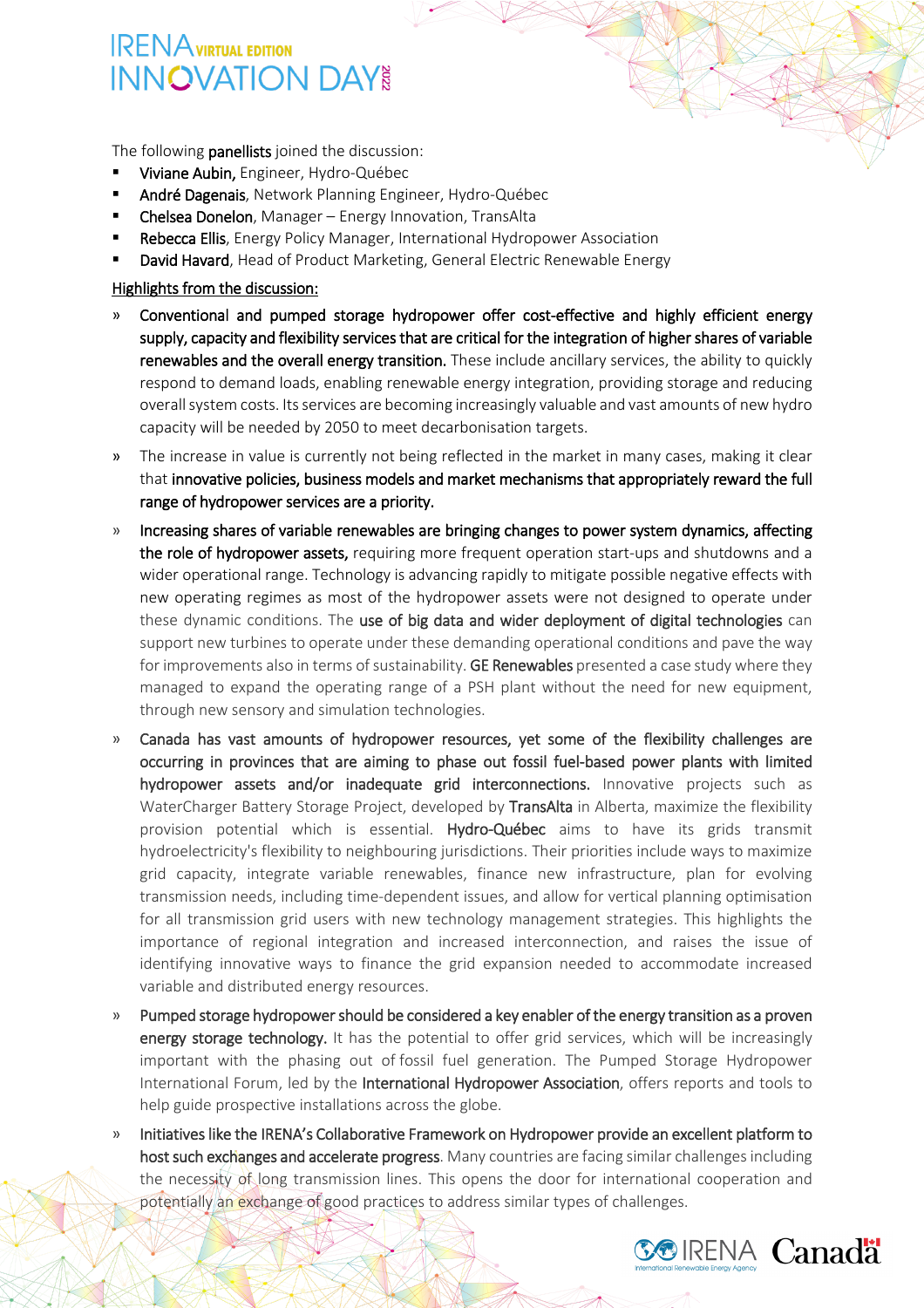### DAY 2: INNOVATIVE SOLUTIONS TO DECARBONISE THE END-USE SECTORS

### SESSION 3: ADVANCEMENTS IN DECARBONISING ON-ROAD TRANSPORT

On-road transport plays a vital role in the world's economy by facilitating the movement of people and merchandise. Yet, it comes at a cost, as it is a major source of emissions given its current heavy reliance on fossil fuels. On-road transportation represents a sector with the lowest level of renewable energy use but with the largest potential. During the session, discussions explored some of the challenges and opportunities in technologies, enabling frameworks and business models in transitioning to low-carbon transport for the road freight segment and the needed infrastructure. The session was **moderated by** Francisco Boshell, Renewable Energy Technologies Standards and Quality Infrastructure Analyst from IRENA. First, the presentations on global and Canadian perspectives set the scene for the follow-up discussion:

The global perspective: Arina Anisie (Analyst, Renewable Energy Innovation for Developing Countries, IRENA)

- » To reach net-zero in the heavy-duty vehicles sector, three solutions are being discussed: battery EVs, fuel cell EVs and cars using advanced biofuels. They come with various considerations: in terms of EVs, the battery weight, drive range and the impact on the power grid are being discussed; the efficiency, costs and available infrastructure are key considerations for the deployment of fuel cells EVs; while biofuels are dependent on feedstock availability and its sustainability. While there is a role for all three options, battery trucks are becoming the main solution in many countries.
- » Efficient adoption and integration of electric trucks are only feasible if energy authorities and grid operators consider charging infrastructure for EVs, including electric heavy-duty trucks, in their investment plans and long-term energy planning roadmaps. This integrated planning is particularly critical as the bank battery of the power system may lie with the EVs. Under the 1.5°C scenario, by 2030 approximately 9 million electric trucks are projected to be on roads, offering 3.5 TWh battery capacity. This would increase to 60 million electric trucks by 2050 offering 24 TWh battery capacity, while the stationary utility storage capacity would be around 11 TWh.
- » Developing the charging infrastructure while considering the impact the extra load will have on the **power grid is of great importance.** While most of the charging is foreseen to take place overnight at depots, en-route charging is essential to decrease range anxiety and to scale up to longer distances and wider employability of electric trucks. To decrease the extra load on the power grid at depots, national governments should adopt strategic approaches for a public fast-charging network for electric trucks and incentivise investments in en-route charging. Hybrid charging systems are also considered by several countries, combining stationary charging points with catenary charging in segments of highways with high traffic volume.
- » Energy storage systems and load management reduce the need for distribution grid and transformer expansion. To manage peak demand, charging hubs should be combined with on-site renewable generation and stationary batteries.
- » The systemic approach to innovation is key to a successful decarbonisation strategy of heavy-duty vehicles. This approach represents an enabling environment that includes innovation in infrastructure, business models, market design and regulations, and system operation and planning. Most importantly, all stakeholders from power and transport sectors need to co-operate and plan together for a smart integration approach. Numerous examples around the world already offer lessons learned and replicable solutions that combine innovations across these areas.

### The Canadian perspective: René-Pierre Allard (Senior Technical Advisor, NRCan)

» Road transport is the largest contributor to Canada's overall transportation sector emissions with circa 2.5 million Medium and Heavy-Duty Vehicles (MHDVs) on the roads.

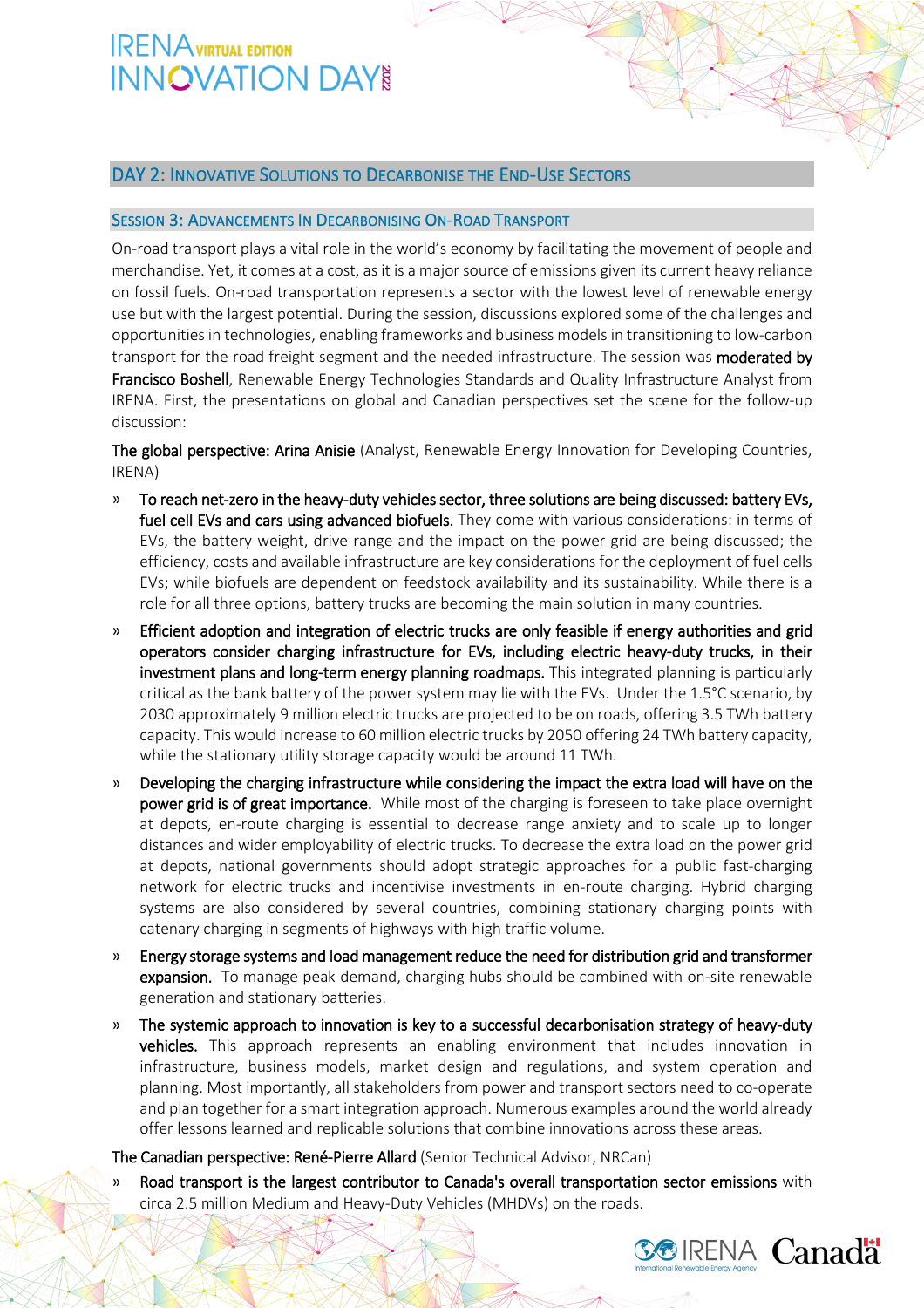- » To drive down emissions from existing fleets and technologies, retrofits and fuel efficiency improvements will be critical to attracting investments. Canada's government is also focusing on ways to encourage demand for zero-emission (ZE) MHDVs and their local manufacturing and supply chain, carbon pricing, greenhouse gas emissions and fuel standard regulations.
- » The Canadian government introduced various programmes to incentivize investments in ZE-MHDVs. The government introduced a 100% tax write-off for business investments in eligible ZEVs, Energy Efficiency Program, Green Freight Assessment Program, Zero-Emission Transit Fund, Zero-Emission Buses Initiative, ZEVIP (ZEV infrastructure program), ZEV Awareness Initiative, with funds for RD&D.
- » Canada sees particularly three zero-emission MHDCs emerging: battery EVs, fuel cells EVs and plugin hybrid EVs. The speed of their deployment depends on cooperation between public and private, national and local stakeholders.
- Several barriers hinder ZEVs adoption in Canada particularly high initial capital costs, uncertainties related to benefits, low level of technological readiness, unclear operational and integration costs and concerns regarding safety, maintenance, and reliability.

The following **panellists** joined the discussion:

- Hussein Basma, Associate Researcher, International Council on Clean Transportation
- Mathieu Larivière, Senior Manager from Natural Resources Canada
- **Amanda Mesluk**, Senior Manager Industry Development, Alberta Motor Transport Association
- Josipa Petrunic, President and CEO, Canadian Urban Transit Research and Innovation Consortium

- » Economic viability is a key metric for fleet owners and operators when pursuing decarbonisation pathways for MHDVs. ZEVs are still more expensive than conventional vehicles, but associated indirect costs (operation and maintenance, refuelling, etc.) are needed to be incorporated into the equation as well. There is a high level of variability in terms of profitability of the business cases for electric fleets between different regions of Canada due to differences in electricity prices. Supporting policies constitute the key incentive in their market uptake, especially through economic incentives. Net-zero battery-electric trucks are expected to be economically viable before 2030, even without policy incentives.
- » In terms of competitiveness, in the EU, BEVs (Battery EVs) are leading the market and market development in Canada is likely to follow a similar pathway.
- » Real-world data collection and analysis in the transport sector is becoming increasingly important and can be facilitated by digital technologies. Real-world emission data and vehicle performance data provide considerable added value for the market readiness of clean transportation technologies. Data collection at this stage is crucial to increase confidence among policymakers.
- » For successful smart charging strategies, a systemic approach to innovation is far-reaching. Most of the technology is available today, but innovations in regulations, business models, system operation and planning are lagging. More support is needed to unlock the EVs' market potential and enhance their integration into the power system. Government programmes for effective benchmarking, labour training and public and private sectors collaboration must be put in place.
- » In some parts of Canada, the use of green hydrogen for medium and heavy-duty trucks has substantial potential compared to other transport sub-sectors. Several projects are already coming online in Alberta in the area of hydrogen fuel cell heavy-duty vehicles. Cross-sectoral collaborations in the engineering, design and other aspects are key in developing the climate-resilient assets that advance the market adoption. Building the demand for green hydrogen must be a key focus but depends on the production cost of renewable hydrogen. Policies to close the price gap between green and grey/blue hydrogen such as carbon pricing should be adopted to mitigate financial risks.

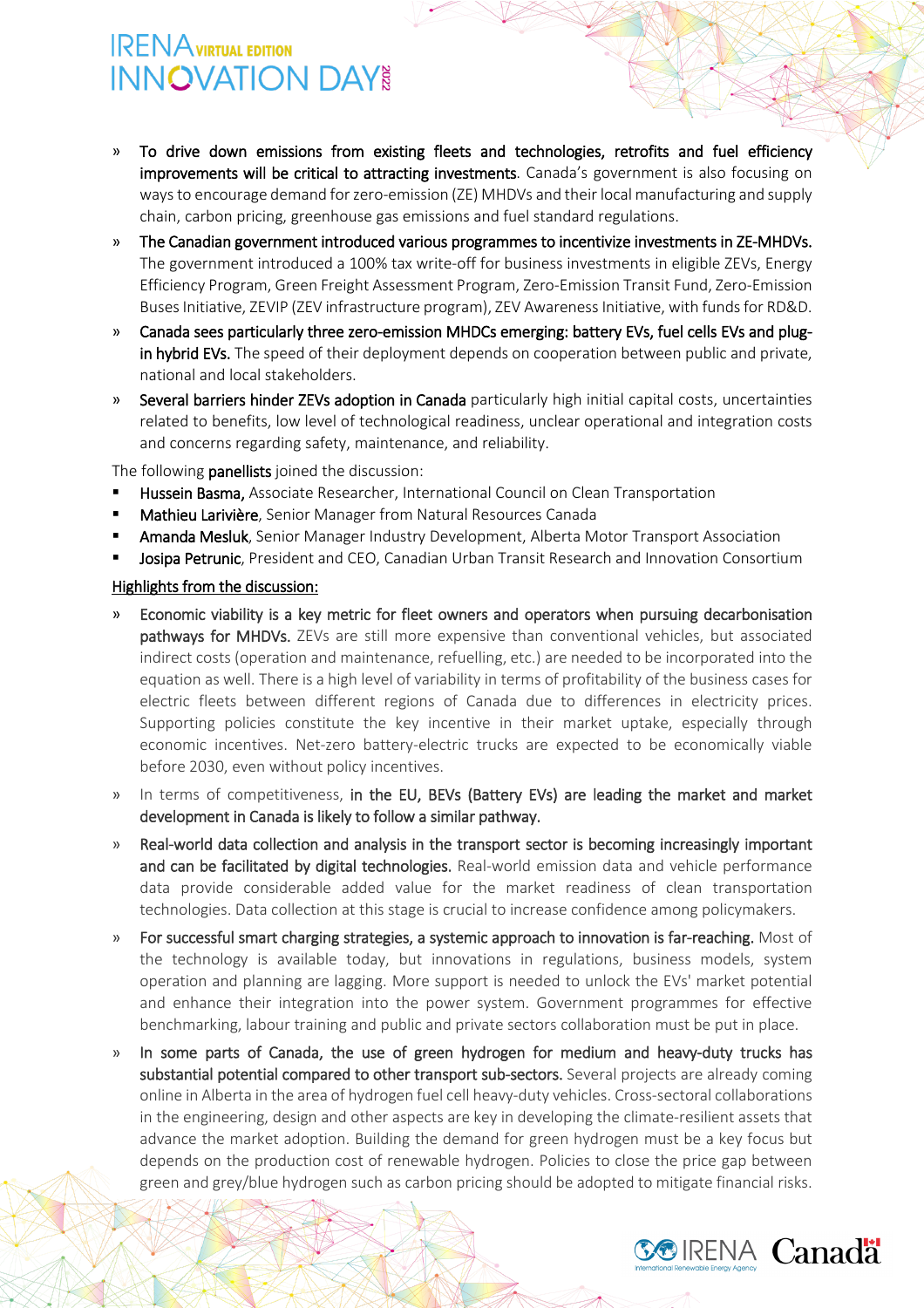» Depending on local conditions, the adoption of BEVs and hydrogen fuel cell trucks will differ. Some OEMs (Original Equipment Manufacturers) believe BEVs are enough to satisfy market needs, while others believe hydrogen fuel cell trucks would be needed for applications with very large driving ranges.

### SESSION 4: INNOVATIVE SOLUTIONS TO DECARBONISE IRON AND STEEL SECTOR

Steel is a critical material for industrial development. The production is concentrated in a handful of countries, which makes it a strategically important industry for various countries. Discussions in this session explored pathways to accelerate the development and dissemination of renewables and enabling solutions, including technologies and processes, enabling frameworks and business models to decarbonise the iron and steel industry. The session was moderated by Ted Todoschuk, Board Chairman of the Canadian Carbonisation Research Association. Two scene-setting presentations opened the session:

The global perspective: Martina Lyons (Associate Programme Officer, Innovation and End-Use Sectors, IRENA)

- » In 2020 global steel production amounted to 1 878 Mt, with half of it coming from China, followed by EU27, India, Russia, the US and Japan. Canada produces 1% of global steel. The sector is a major energy and process-related  $CO<sub>2</sub>$  emitter, amounting to 8% of global emissions. The majority of its energy use (up to 33 EJ/year) relies heavily on fossil fuels. Renewables play a negligible role of 5%.
- » There is an important but limited role of energy and material efficiency in decarbonising the sector. To reach net-zero, the focus should be on two decarbonisation pathways:
	- Green H<sub>2</sub>-DRI (Direct Reduced Iron): Need for green H<sub>2</sub> for example by decoupling the iron from the steel production into areas of low-cost  $H_2$ . This would reduce  $CO_2$  emissions by 0.7 Gt per year. HYBRIT is the only green H2-DRI commercial plant with several other projects in the pipeline.
	- CCS/CCU: the advantage of its applicability to existing processes but emphasised a lack of deployed solutions and transportation and storage. The only example is the DRI-EAF CCS plant in Abu Dhabi, there is no BF-BOF (Blast Furnace – Basic Oxygen Furnace) CCS plant.
- » Policymakers and industry recognise a need to deploy H<sub>2</sub>-DRI even with grey/blue H<sub>2</sub> but with a clear pathway to the green transition.

The Canadian perspective: John Smiciklas (Interim Director, Canadian Steel Producers Association (CSPA))

- » The Canadian steel sector is a USD 15 billion industry, a major job creator and represents critical suppliers to North American construction, energy, automotive and other manufacturing sectors.
- » The Canadian steel sector emits 16 Mt of GHG emissions accounting for 2% of Canada's GHG emissions. Between 1990 and 2018, the sector reduced GHG emissions in absolute terms by 17%. Newly announced projects by ArcelorMittal Dofasco and Algoma will remove 6 Mt/year bringing emissions down to 10 Mt per year.
- In March 2020, CSPA launched Climate Call to Action to achieve net-zero CO<sub>2</sub> emissions by 2050. Canadian steel production is already amongst the lowest  $CO<sub>2</sub>$  intensity steel in the world both through BF-BOF and DRI-EAF (Direct Reduced Iron – Electric Arc Furnace) routes. New projects in the pipeline benefit from the financial support through the federal Net-Zero Accelerator programme.
- » CSPA and Natural Resources Canada launch a study to examine over 125 technologies across 4 pathways: energy efficiency, GHG reductions, implementation of the technology roadmap within

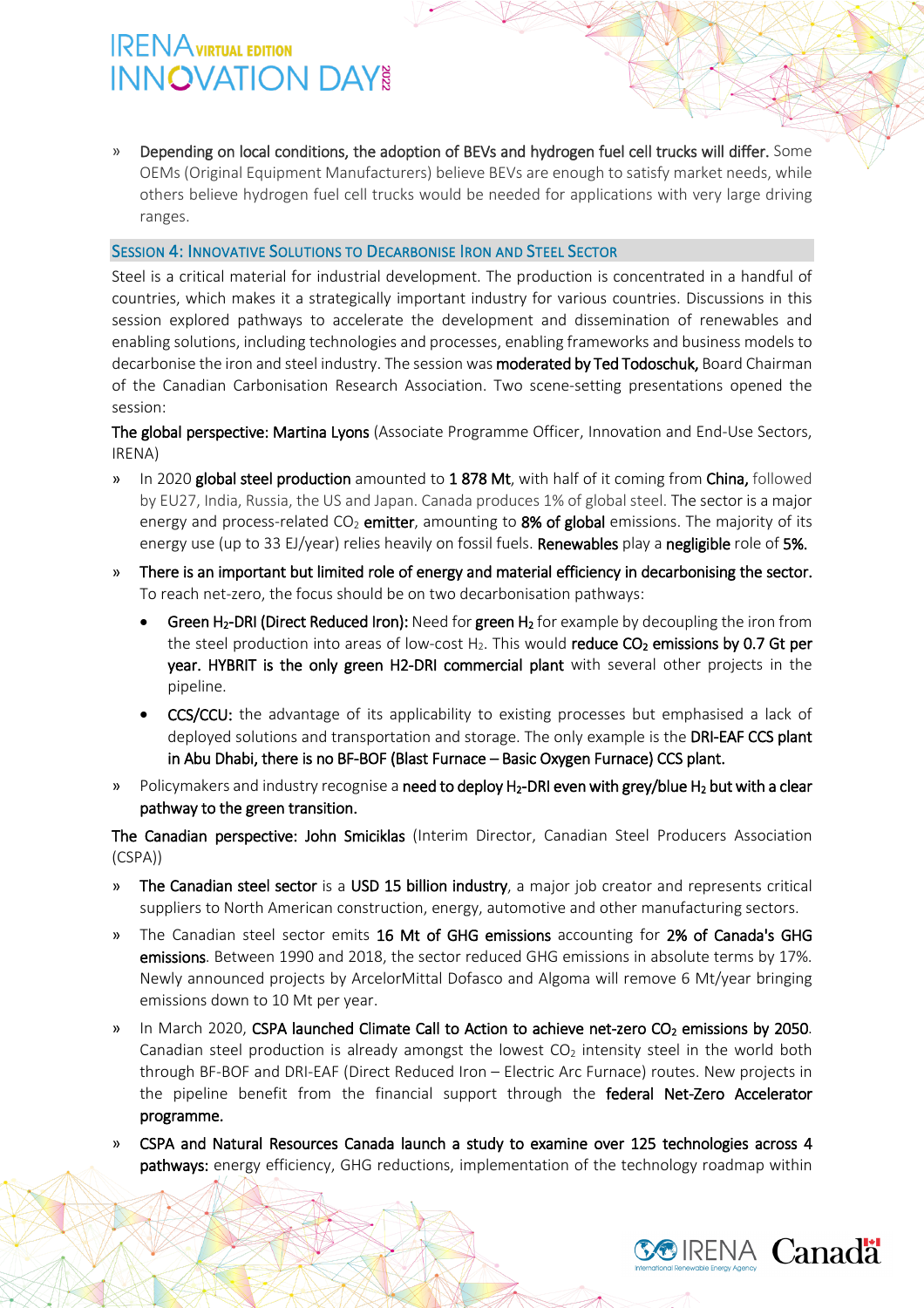the industry and net-zero technological roadmap to access the opportunities and gaps to be addressed by innovation across technologies, regulations and business models.

The following panellists joined the discussion:

- Chad Cathcart, Director of Research, Stelco
- Kashif Rehman, Director of Product Development and Technology, Algoma Steel
- Ka Wing Ng, Research Scientist, Canmet-Natural Resources Canada
- Tony Valeri, Vice President of Corporate Affairs, ArcelorMittal Dofasco
- Jean-Pierre Birat, CEO, IF Steelman

- » The Canadian steel industry is on track to reduce its emissions intensity by more than 40% by 2035 and reach carbon neutrality by 2050. Industry and government are pursuing several undertakings including RD&D efforts in achieving sustainable steel production by upgrading small blast furnaces, and coke batteries or investing in electricity co-generation projects.
- » Canadian steel companies and researchers explore five major complementary pathways to decarbonise the iron and steel sector. These pathways are at different technology development stages. Energy and material efficiency, bioenergy and electrification or utilisation of waste heat are already considered mature technologies. Carbon capture, utilisation/storage and green H<sub>2</sub>-DRI-EAF are both technically viable but are neither well-developed nor ready for a mass scale-up.
- » H2-DRI-EAF:
	- Many steel companies are transitioning from BOF to EAF steelmaking. This will eliminate polluting cokemaking and reduce  $CO<sub>2</sub>$  emissions. Algoma and ArcelorMittal Dofasco have started the transition aiming to finalise it by 2029. This will reduce up to 70% of their GHG emissions.
	- The sufficient production of green  $H_2$  in Canada is a challenge. Industry and the government are working together to build necessary infrastructure including renewable and other low carbon electricity generation and transmission and  $H_2$  supply chain. Ontario is at advantage with 96% of electricity generated from non-carbon emitting sources. With power demand projected to increase substantially by 1.5-times by 2030 and more than 3-times by 2050 with EVs and electric heating for building as major drivers driving electricity prices up, production of green H2 for iron production will be challenging.
	- Relocating the iron production to areas of iron ore mines and low-cost electricity can be a gamechanger, contributing to significant  $CO<sub>2</sub>$  emissions reduction. This approach has been explored in theory in the case of Australia.
- » CCS / CCU: Stelco is at the forefront, but further exploration of storage and particularly  $CO<sub>2</sub>$  uses is necessary. There are currently no announced projects/plants.
- » Bioenergy: NRCan's Canmet Laboratories, a leading federal R&D centre, explores the substitution of coal with renewable solid biocarbon in the existing iron and steel making processes, as a reducing agent and energy source. It comes with several limitations including a need to enhance biomass properties by pyrolysis, and continual reliance on fossil fuels as the current design of blast furnaces does not allow complete replacement of coal with biocarbon.
- To reduce  $CO<sub>2</sub>$  emissions, electric arc furnaces can use steel scrap. Its availability is currently limited by the long life span of steel products. Steel demand will keep growing coming also from emerging economies. In 2019 almost 800 Mt of steel scrap was available globally, and by 2050, it is expected to reach 1.3 billion tonnes.